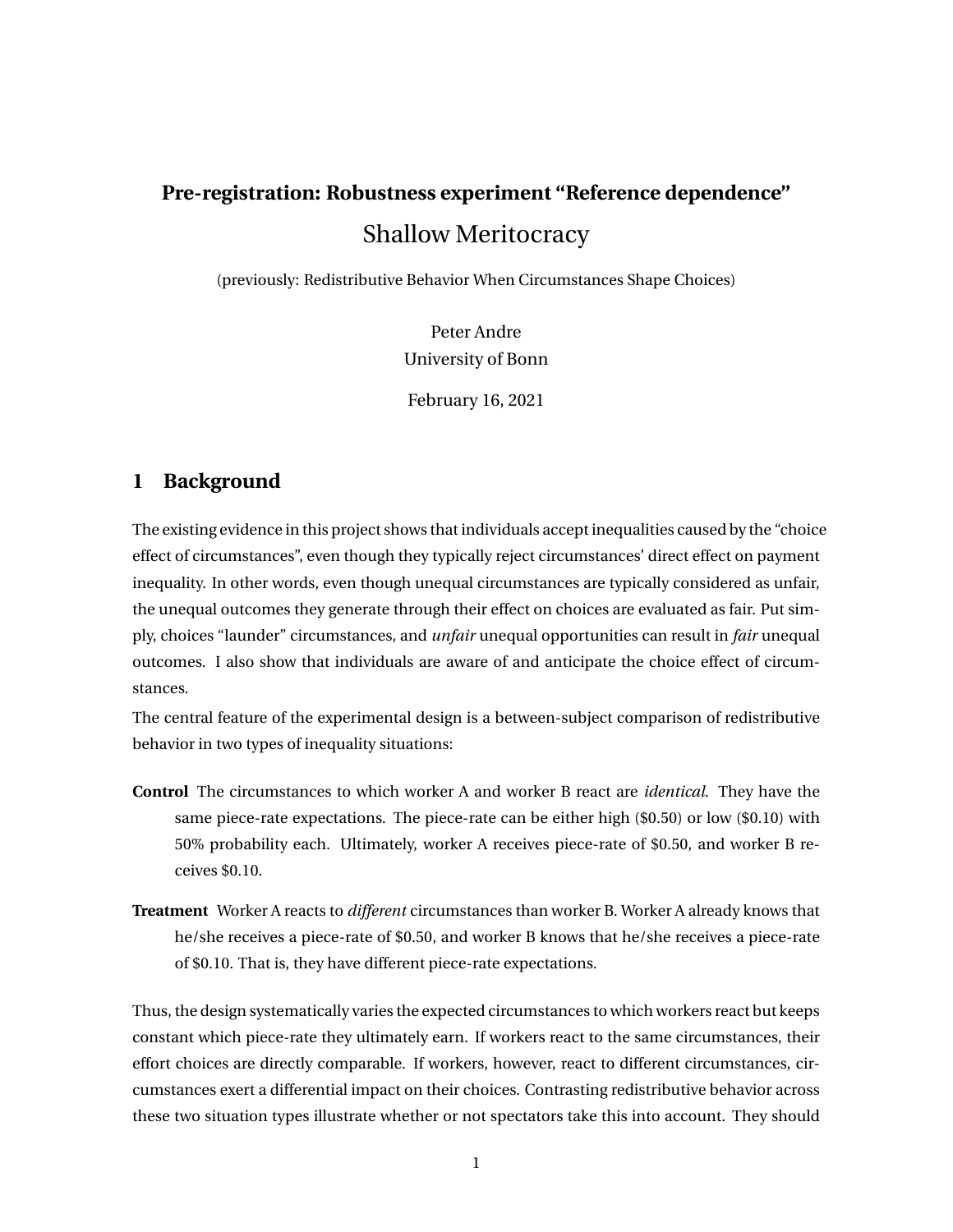redistribute a higher payment share to the disadvantaged worker B in *treatment* than in *control* to compensate the disadvantaged worker for the disadvantageous choice effect of circumstances. A possible concern for the results is that the following mechanism confounds the treatment effect: In control, both workers do not know which piece-rate they receive until the end of the task. Then, worker A receives good news, while worker B receives bad news. If their utility depends on the realization of the piece-rate relative to their expectations, that is if their utility is reference-dependent, then the uncertainty in the *control* condition increases the utility of worker A, but decreases the utility of worker B, conditional on their effort choices. This might be relevant for spectators' redistribution decisions who would then tend to assign a higher payment share to worker B in *control* than in *treatment* to compensate him/her for the bad news of a low piece-rate. Any such effect would run opposite to a treatment effect and could therefore conceal its existence.

Therefore, I plan to run an additional robustness experiment that tests whether this "reference dependence" mechanism exists.

#### **2 Experimental design**

I shut off the choice effect of circumstances but not the possible effect of reference dependence. In the experiment, workers make no choice at all. Instead, all workers have to complete 10 tasks. Since there is no choice, there is no choice effect of circumstances. The possible effect of referencedependence, however, still exists. In *control*, worker B receives bad news, while worker A receives good news relative to their expectations. Thus, the possible confounding effect of reference dependence is still present. If it really exists, spectators should redistribute more money to worker B in *control* than in the *treatment* condition.

- **Control** Worker A receives piece-rate of \$0.50, and worker B receives \$0.10, but they learn about this only after the completed all ten tasks.
- **Treatment** Worker A knows that he/she receives a piece-rate of \$0.50, and worker B knows that he/she receives a piece-rate of \$0.10, before they start working on the tasks.

No strategy method is employed. Instead, spectators redistribute earnings in the only scenario that occurs: Both workers complete 10 tasks, worker A earns a piece-rate of \$0.50, and worker B earns a piece-rate of \$0.10.

**Randomization method** Randomization done by a computer in an online survey.

**Randomization unit** Individual.

**Is the treatment clustered?** No.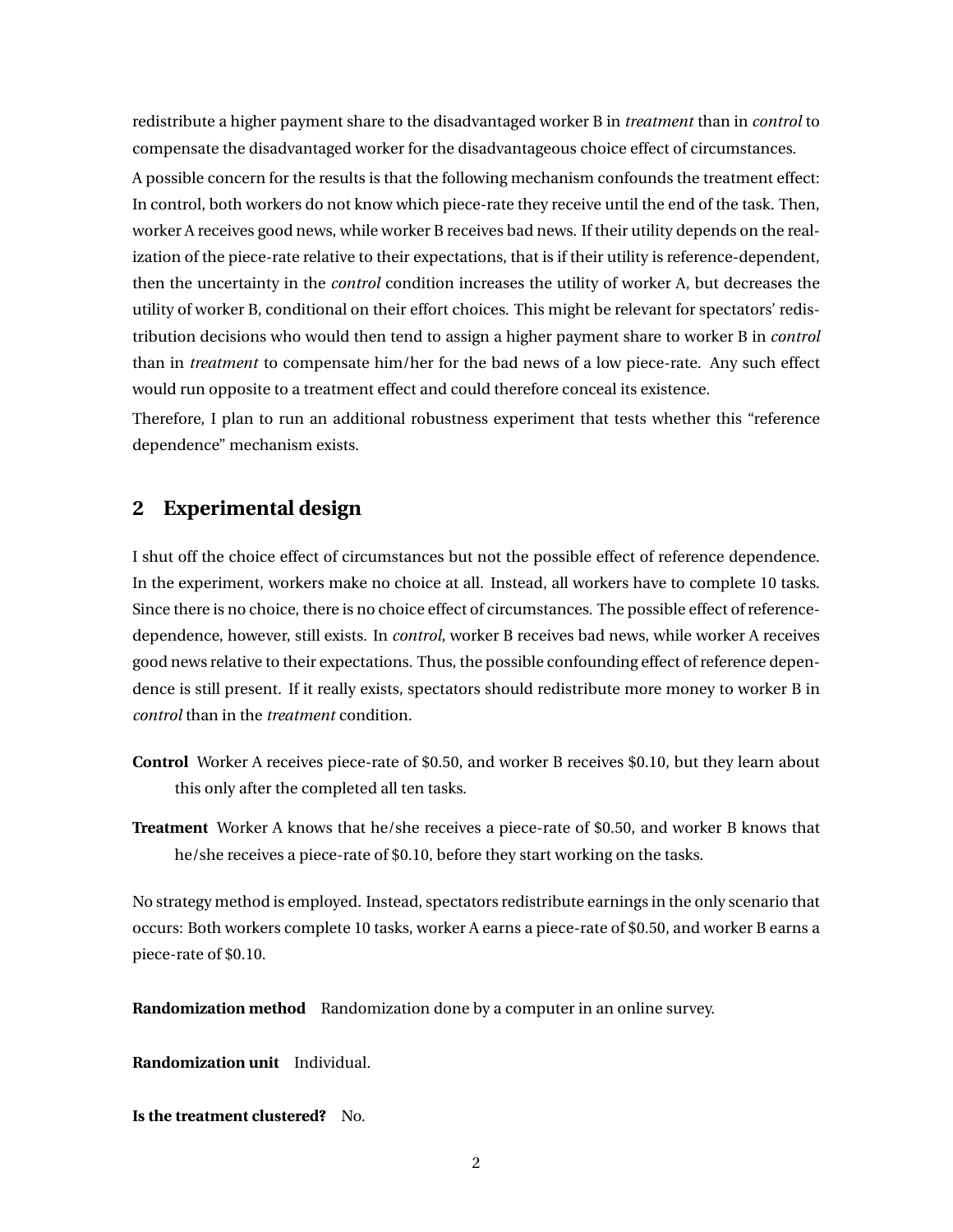#### **3 Hypothesis**

Redistribution does not differ across the two treatments.

#### **4 Main outcome variable**

The main outcome variable is the difference in the shares *p* that are distributed to the workers:  $\Delta_{s} p = \frac{p_{A} - p_{B}}{p_{A} + p_{B}}$  $\frac{p_A-p_B}{p_A+p_B}$ , where  $\Delta_s$  means "share difference".

#### **5 Statistical tests**

To test for the equality of redistributive behavior across treatments, I plan to run the following regression:

$$
\Delta_s p_{it} = \alpha + \beta \mathbb{1}_t + \varepsilon_{it}
$$

where  $i$  is an individual,  $t$  is the treatment, and  $1_t$  is a treatment dummy that takes value  $1$  in the *treatment* condition. I use robust standard errors and a two-sided test.

## **6 Sampling**

**Sample size** About 600 respondents (300 per treatment). The sample includes data from a technical pilot with 82 respondents. The pilot data were collected in February 2021, 15-16.

**Intervention dates** I plan to collect the data from the 16th of February, 2021 (right after the preanalysis plan has been uploaded) to 28th of February, 2021.

## **7 Exclusion criteria**

Survey responses will be excluded from the analysis if the respondent

- does not complete the redistribution decision
- has already participated in the study
- spends to little time on reading the experimental instructions in part 1 before the treatment variation is introduced (drop respondents with less than 30 seconds reading time)